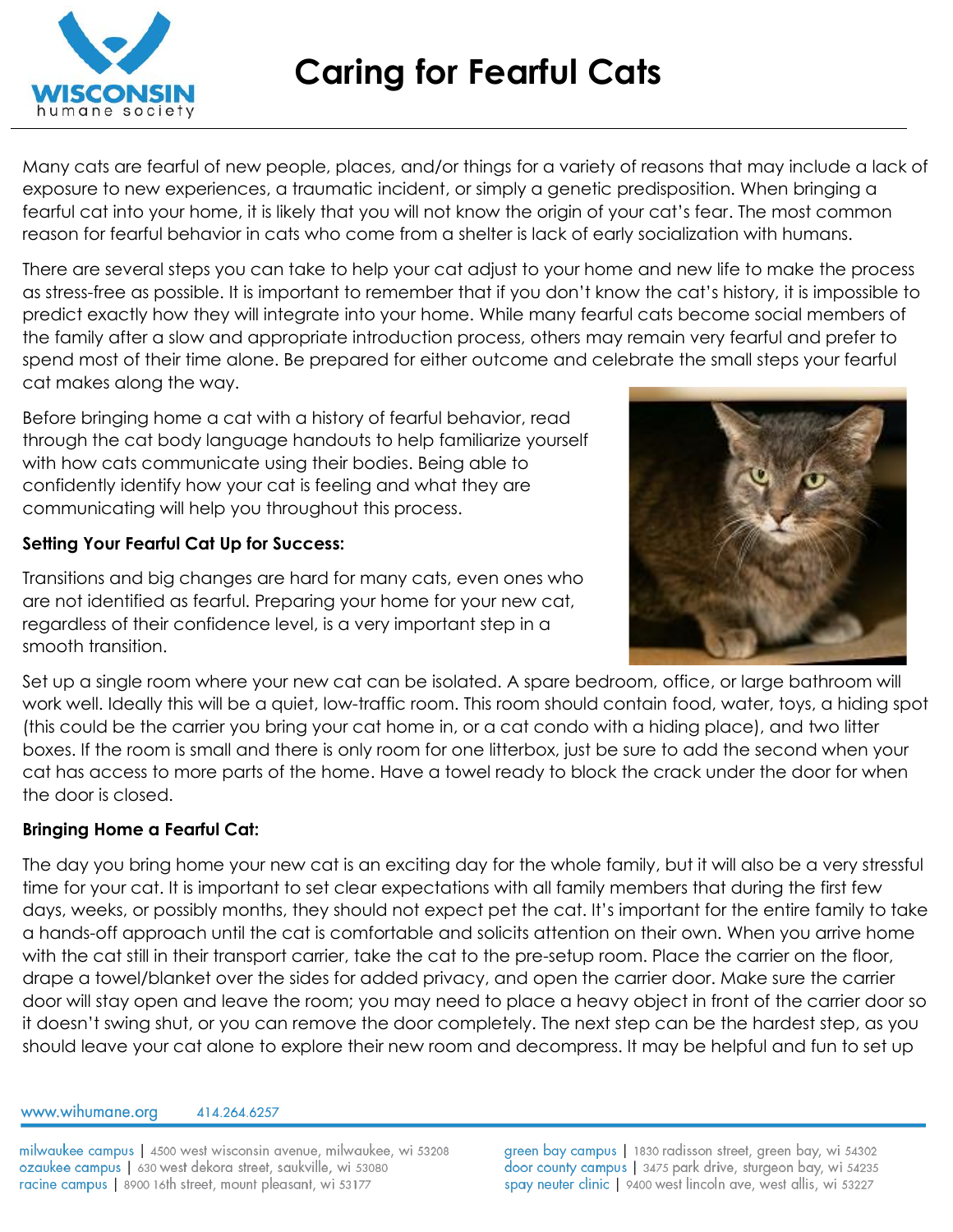

**Caring for Fearful Cats**

a camera in the cat's room so the family can watch and observe the cat's behavior while staying out of the room.

### **Interacting with a Fearful Cat**

During the first 24-72 hours, only go into the room to provide food, water, and clean the litter box. You can also leave behind a small piece of higher-value food or treats when you leave, like chicken or canned cat food. This will allow your cat time to destress after the move while beginning to associate you with something positive. Your fearful cat will likely be hiding when you enter the room. You will learn throughout the process that fearful cats spend a lot of time hiding, which is important for them to feel safe.

After the first couple of days, you can begin to build a relationship with your cat. **It is important that your cat always makes the choice to approach and solicit attention, not you.** This goes for cats of all confidence levels, whether they're your own pets or others you encounter: if a cat does not approach you, do not approach them. The majority of fearful cats choose to avoid humans and hide when they are scared. However, if they are cornered and feel trapped, it is likely they will escalate to showing aggression such as hissing, growling, swatting, or trying to bite because they do not have the option of moving away from you. If they are always allowed to approach or retreat when they choose, you will avoid putting your cat in a stressful situation where they feel they need to show aggression to ask for space.

Once your cat is used to their space after the first few days, you can start by entering the room, placing a small plate of high value food (ex. Canned food or a bit of tuna) on the floor close to the cat, and then sitting quietly on the opposite side of the room from the food. This would be a great time to catch up on some reading or your favorite TV show (just be sure to use headphones, as loud noises may be scary for your cat). Be careful not to stare at your cat because direct eye contact can be threatening for cats. Instead, speak softly to them and if they are looking at you, you can make soft eye contact with slow, exaggerated blinks.

Ideally, your cat will choose to come out and enjoy their snack while you are in the room. They will begin to build a positive association with you; person = yummy food. If your cat does come out for the snack, **do not approach.** Stay where you are, quietly continue what you were doing, and be internally excited that your cat made this big step in your relationship! The calmer you remain, the more likely they are to eventually approach you, while suddenly loud noises or quick movements can send them back to square one. Continue to practice this several times a day until your cat is readily coming out for the snack and has a relaxed body. You can begin to move the snacks closer to yourself over time as the cat's comfort level increases. If your cat does not eat the food with you present, that's okay. Leave the food and check back in a couple hours. The cat may not like that food or they were too stressed to eat in your presence.

Play can be another great tool to build a relationship with your cat and increase your cat's comfort level in the new space. Start by using a wand-type toy. This will allow you to stay farther away. Your cat may be comfortable interacting with toys, but not yet comfortable directly interacting with you. Start with the toy several feet away from where the cat is and drag the toy away from the cat. Avoid waving a toy in the face of your cat, which can be more frightening than fun.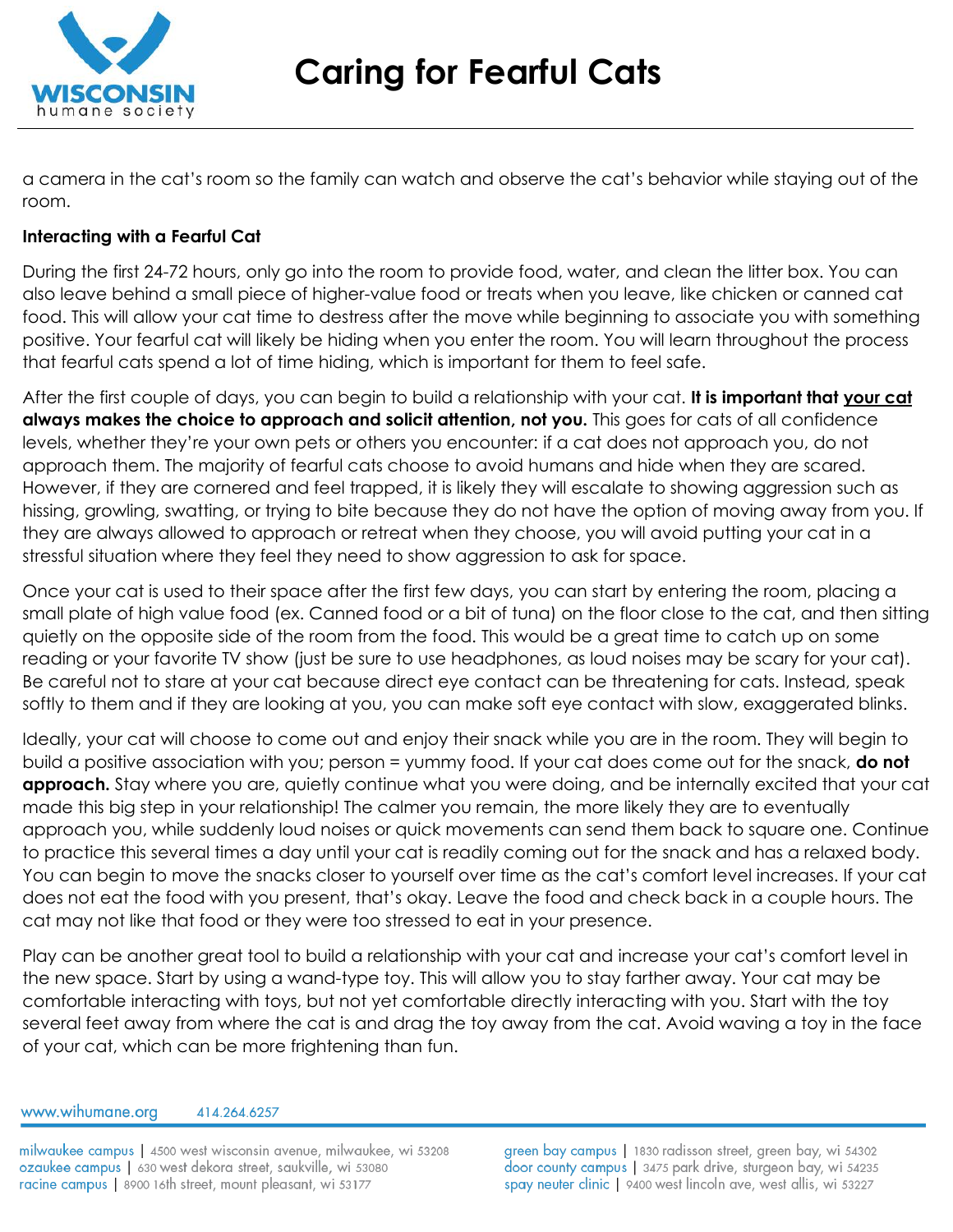

Continue to spend time in the same space as your cat, allowing them to make all the choices regarding



interactions. Once your cat is approaching and soliciting attention, you can begin to gently pet them. Start by offering your closed fist for them to sniff – if they head-butt or rub against your hand, then try petting under their chin. Petting on top of the head or on the body can feel scary at first for many animals, but some scratches under the chin help them feel more in control of the situation since they can see your hand the whole time. Follow the 3-second rule with petting; pet for 3 seconds, then pause. If your cat re-initiates petting, pet again for 3 seconds and repeat. Do not begin petting again until the cat solicits attention. The most common ways for cats to solicit attention are by head butting, scent-marking, and rubbing against you. This creates a conversation between you and your cat; they ask for attention, you provide it. You pause and ask if they want more, they respond with "yes" or "no" using their body language. This gives the cat the

power to control the level of interaction which will decrease the cat's stress and increase their level of comfort with you.

### **Adjustment Period**

Every cat is an individual and will take a different amount of time to adjust to new surroundings and people in their lives. If you don't have other animals in the home, keep the cat in the single room until they are comfortable and confident moving around the space. This could take a few days or several weeks. If there are other animals in the home, keep the cat in the single room for at least 2 weeks (follow the handout on cat-cat and cat-dog introductions). It is important to allow your cat the time they need to become comfortable in your home. Depending on your cat's background, this may be their first time in a home environment. Patience is key during this process.

#### **Expanding to the Rest of the House**

Once your cat is comfortable moving around their isolated room, you can begin to introduce them to your home. Just like every process with our cats, it is important to go slowly. Introduce your cat to one room or section of your home at a time. Always allow them access to their original room, as they will see that as a safe space. Allow them to explore the new space at their own pace. Do so by opening the isolation room door and allow the cat to exit into the next room when they choose. Opening the door may cause your cat to retreat and hide, which is okay. Leave the door open and allow your cat time to choose to exit. Make sure the next part of the house is quiet and safe for the cat, because loud noises or sudden movements may cause your cat to regress. Block hiding spots in the new zones so if they do get scared, the cat retreats to their safe room instead of hiding under a bookshelf our couch in the living room where there is likely to be more commotion later in the day. If your cat chooses not to exit, that is okay. Give them another opportunity later. As always, this is the cat's choice. They get to choose when they are ready to explore and investigate more of your home.

Remember, it could take weeks or months to complete the process of introducing your fearful cat to your

www.wihumane.org 414.264.6257

milwaukee campus | 4500 west wisconsin avenue, milwaukee, wi 53208 ozaukee campus | 630 west dekora street, saukville, wi 53080 racine campus | 8900 16th street, mount pleasant, wi 53177